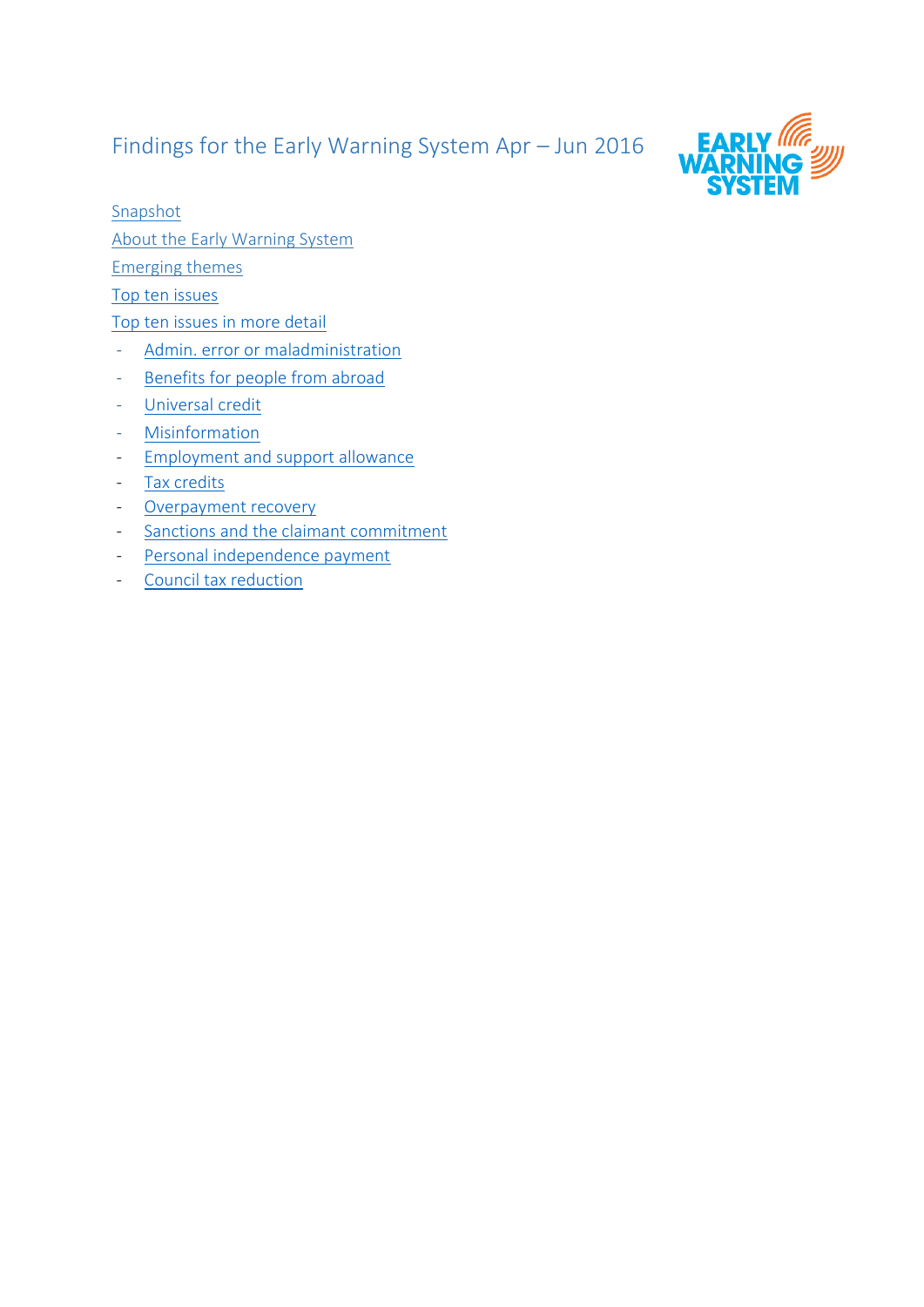

# Top ten issues April to June

admin error or maladministration

benefits for people from abroad

universal credit

misinformation

**ESA** 

tax credits

overpayment recovery

sanctions and claimant commitment

PIP

council tax reduction

almost 1/2 cases inc. a household with a disabled adult

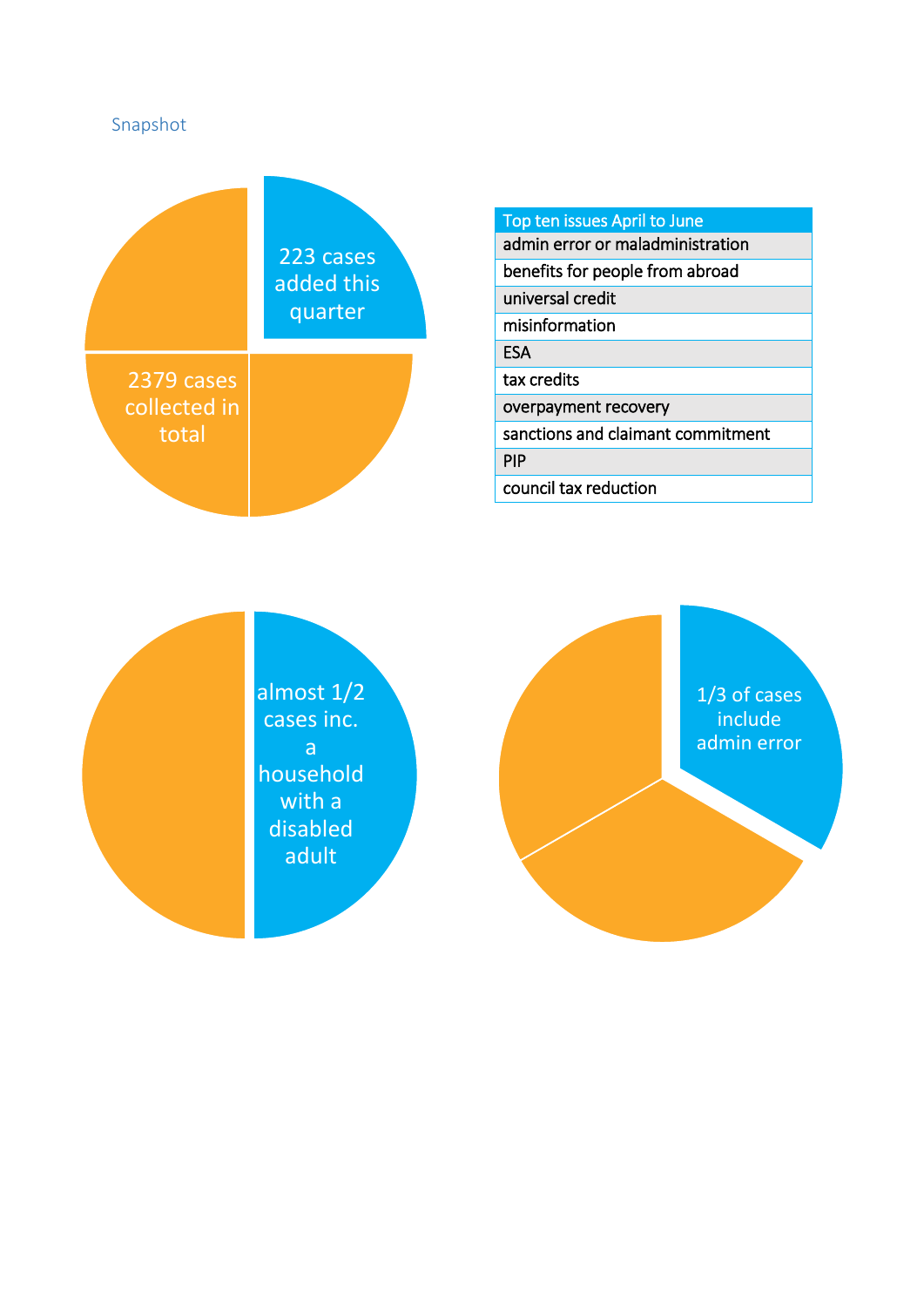# About the Early Warning System

Child Poverty Action Group (CPAG) in Scotland set up the Early Warning System (EWS) to gather information and case studies about the impact of welfare reform on children and families across Scotland.

The Early Warning System, which is funded by the Children, Young People and Families Early Intervention Fund managed on behalf of the Scottish Government by Lloyds TSB, is helping us to get a better understanding of how changes to the benefit system, like the introduction of universal credit, the benefit cap and changes to tax credit entitlement, will affect the lives of children and their families.

At the end of June 2016, 2379 case studies had been gathered from:

- frontline workers, for example, welfare rights officers and other advice workers, through our online case study collection form or at CPAG in Scotland training and events
- CPAG in Scotland's second tier advice line for frontline advisers and support workers
- research following twelve low income families over a number of years.

A case is added to the EWS if it:

- demonstrates an impact or outcome on a person or service because of welfare reform, or
- involves maladministration or misinformation by the DWP, HMRC, local authority or someone else, or
- highlights a wider concern, for example a disproportionate effect on a particular type of household.

The EWS, in partnership with Dr. Morag Treanor of Edinburgh University, has also been working with 12 low income families over two years to gain an in-depth understanding of how poverty and welfare changes are affecting child and family wellbeing.

The cases and research are enabling us to develop and share our knowledge on the impact of welfare reform and to identify how policies and services in Scotland can continue to contribute to the delivery of better outcomes for children.

# Emerging themes

# Disproportional effects on disabled people and their carers?

46% of the cases this quarter include a disabled adult in the household, 7% include a disabled child and 11% include a carer. This would suggest that welfare reforms and issues with social security administration are disproportionally affecting disabled people and their carers. These groups are represented in all of the top ten issues recorded in this report and not just in relation to disability benefits. This requires further investigation with consideration as to how this can be addressed in designing the new Scottish social security system.

# After failing the work capability assessment

A number of cases relate to clients failing the work capability assessment for ESA, not challenging the decision and then falling into difficulties, for example: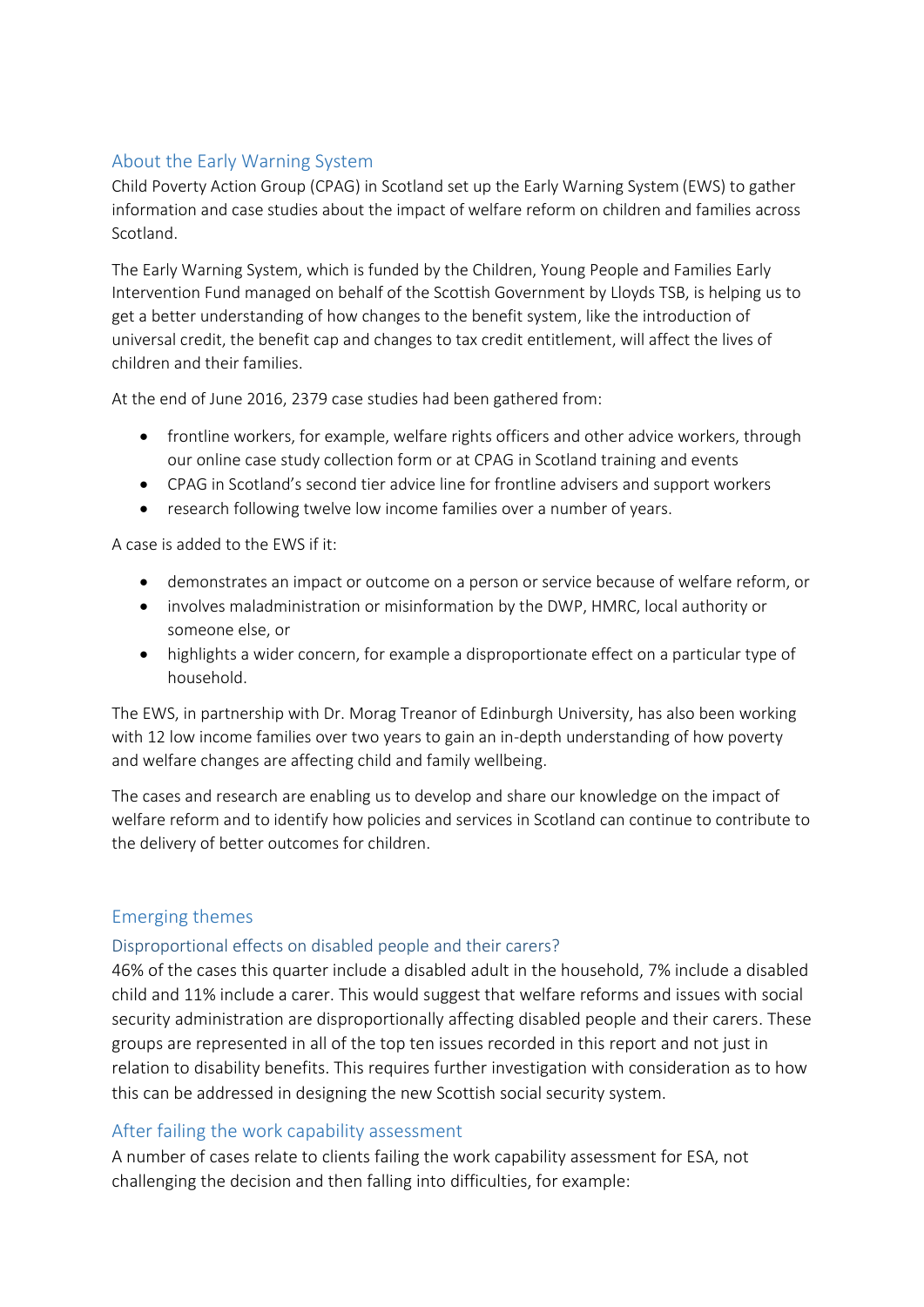- Some have difficulty making a claim for JSA, or
- Some successfully make a claim but then struggle to comply with their claimant commitment and in some cases are sanctioned as a result, or
- They are advised that they should be claiming ESA, make a new claim, but then can't be paid pending a new assessment.

This would suggest that there is a group of people who are vulnerable to 'falling through the net' who have been deemed fit to work, yet are unable to navigate the social security system and comply with conditionality.

Failing the work capability assessment and difficulty claiming JSA has led to a deterioration in a lone parent's mental health and increased contact with her GP and support workers. It has also impacted on her children's education leading to meetings with the school and the support worker questioning the client's ability to look after the children at the moment. Her GP was not asked for any information in relation to the work capability assessment and is in no doubt that the client is not fit for work. #Mii139

Claimant with learning difficulties failed the work capability assessment and went to Jobcentre Plus for advice on what to do about the letter as she didn't understand it and isn't able to navigate the claiming process by herself. They told her to make a new claim for ESA, even though she didn't have a new condition or deterioration. This has now been refused #8697

# <span id="page-3-0"></span>Top ten issues

The tables in this section present the top ten issues appearing in cases added to the EWS. There is often an overlap of issues in an individual case, for example a case including benefits for people from abroad will often include admin error or maladministration; or a case involving tax credit reforms may also include overpayment recovery.

| top ten issues April to June 2016 |                        |
|-----------------------------------|------------------------|
| issue                             | % of cases included in |
| admin error or maladministration  | 32                     |
| benefits for people from abroad   | 22                     |
| universal credit                  | 17                     |
| misinformation                    | 16                     |
| <b>ESA</b>                        |                        |
| tax credits                       | 9                      |
| overpayment recovery              |                        |
| sanctions and claimant commitment |                        |
| <b>PIP</b>                        |                        |
| council tax reduction             | ੨                      |

| top ten issues January - March 2016 |                         |
|-------------------------------------|-------------------------|
| issue                               | ↓% of cases included in |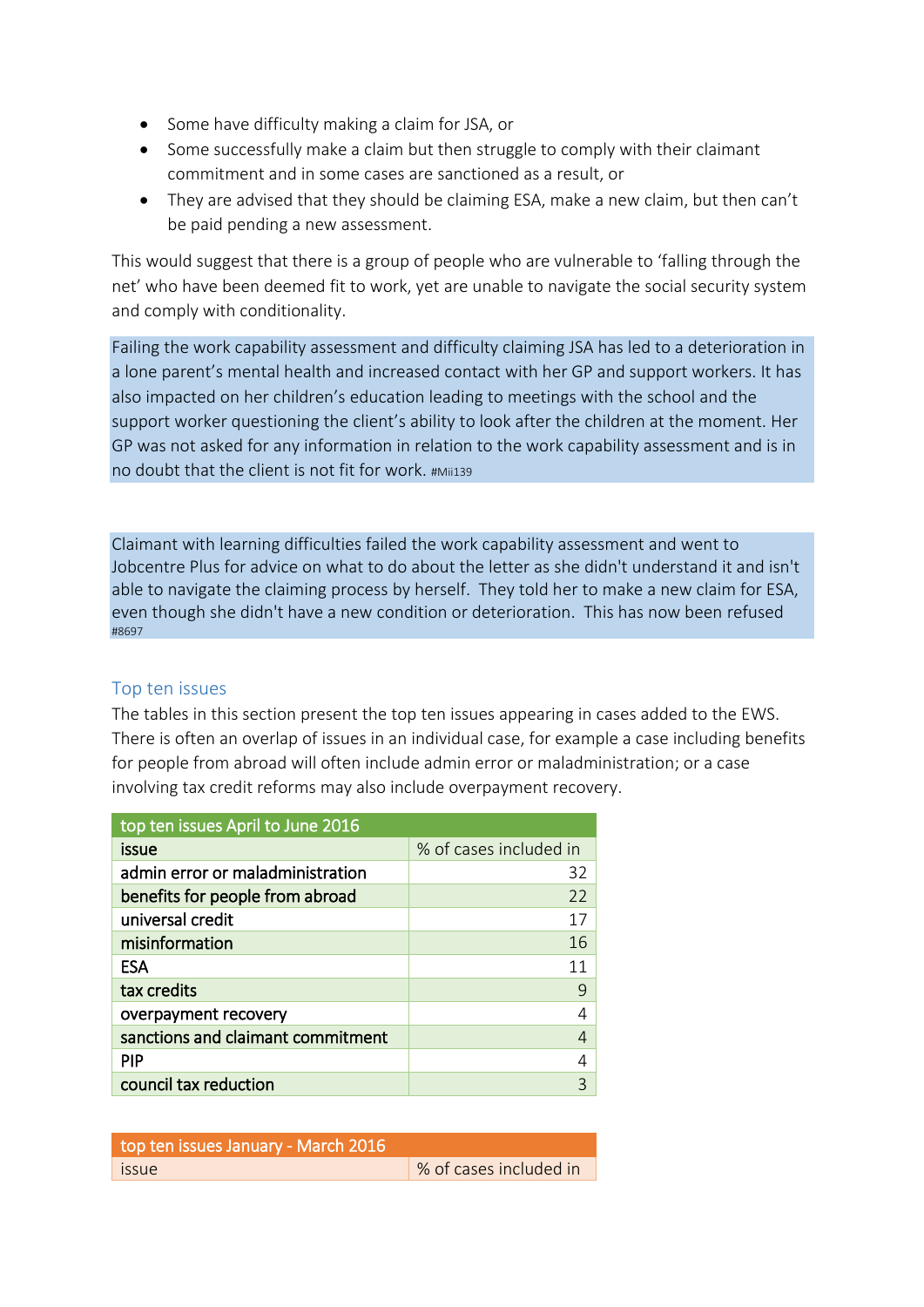| benefit for people from abroad    | 28 |
|-----------------------------------|----|
| admin error or maladministration  | 21 |
| universal credit                  | 13 |
| misinformation                    | 13 |
| tax credits                       | 9  |
| <b>ESA</b>                        |    |
| overpayment recovery              | 5  |
| sanctions and claimant commitment | 5  |
| <b>PIP</b>                        |    |
| <b>SWF</b>                        |    |

| Top ten issues October to December 2015 |                        |  |
|-----------------------------------------|------------------------|--|
| issue                                   | % of cases included in |  |
| admin error or maladministration        | 33                     |  |
| benefits for people from abroad         | 23                     |  |
| universal credit                        | 14                     |  |
| misinformation                          | 10                     |  |
| <b>PIP</b>                              | 6                      |  |
| <b>ESA</b>                              | 6                      |  |
| overpayment recovery                    | 6                      |  |
| <b>SWF</b>                              | 6                      |  |
| tax credits                             | 6                      |  |
| sanctions and claimant commitment       |                        |  |

| Top 10 issues July - September 2015 |                        |
|-------------------------------------|------------------------|
| Issue                               | % of cases included in |
| benefits for people from abroad     | 25                     |
| admin error or maladministration    | 22                     |
| misinformation                      | 16                     |
| <b>ESA</b>                          | 9                      |
| universal credit                    | 8                      |
| tax credits                         | 8                      |
| sanctions and claimant commitment   | 6                      |
| welfare to work                     | 6                      |
| <b>PIP</b>                          |                        |
| <b>Scottish Welfare Fund</b>        |                        |

We can see from the tables that the top two issues have been consistently placed throughout albeit positioned differently. Benefits for people from abroad is a complex area and has been subject to a number of changes within the last two years. This is reflected in the number of queries to CPAG's advice line and consequently in the number of cases added to the EWS.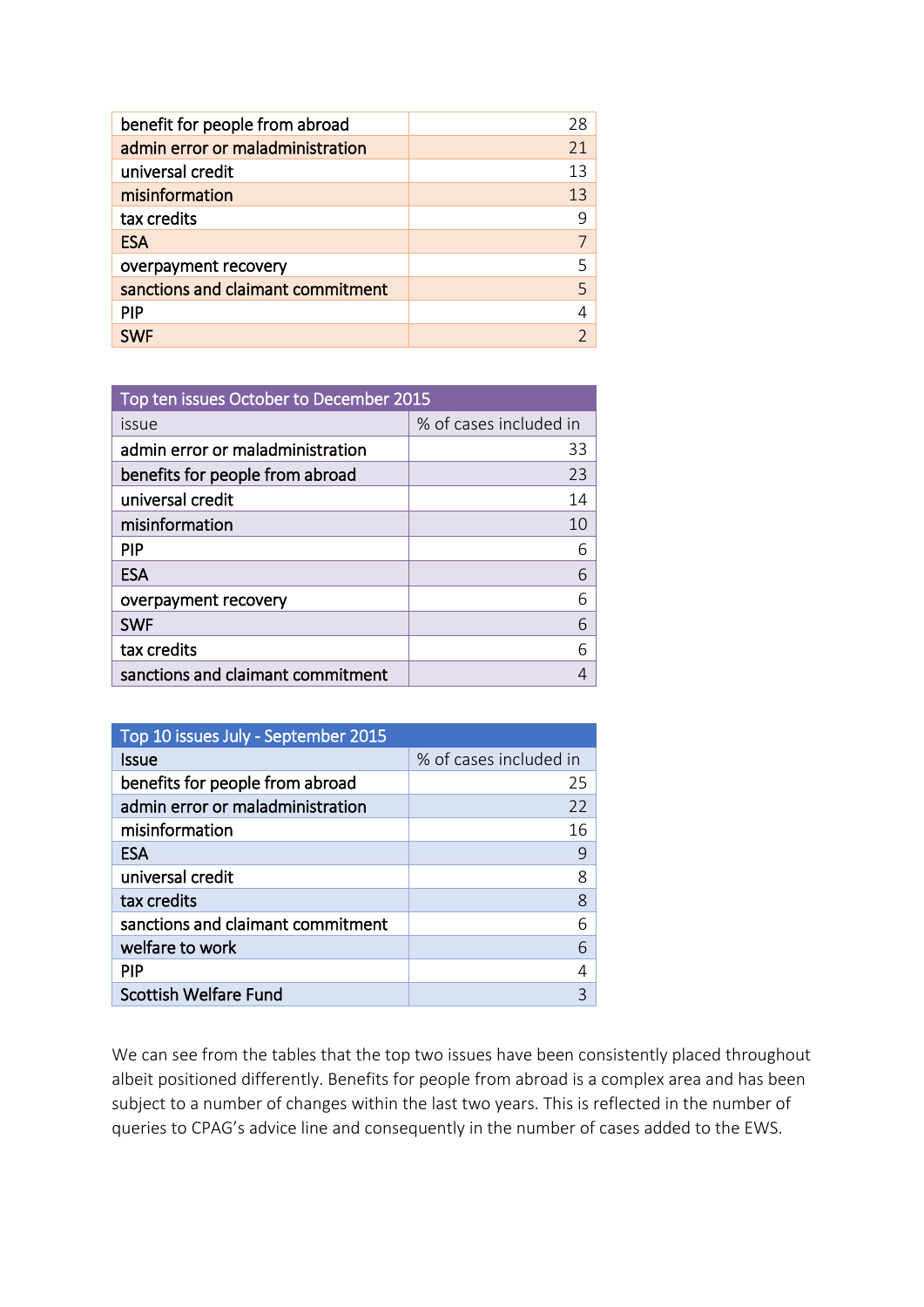You would expect universal credit as a new benefit to feature highly and it has crept its way up through the tables over the last year. (see below)

The consistently high occurrence admin error or maladministration and misinformation highlight that people are not only being impacted by welfare reforms, but by failures in the social security system itself.

The only new issue to appear in the top ten is council tax reduction giving way to the Scottish Welfare Fund.

In the table below, you can see the number of cases regarding UC growing whilst the number of cases out with the top four, the 'other' issues, shrink.



In the next table you can see the 'other' issues being squeezed by the top four. It will be interesting to watch what happens to the UC figure and the 'other' issues block over time. As the UC figure increases, we would expect the admin/maladministration and misinformation calls to increase in step. Ditto queries about benefits for people from abroad.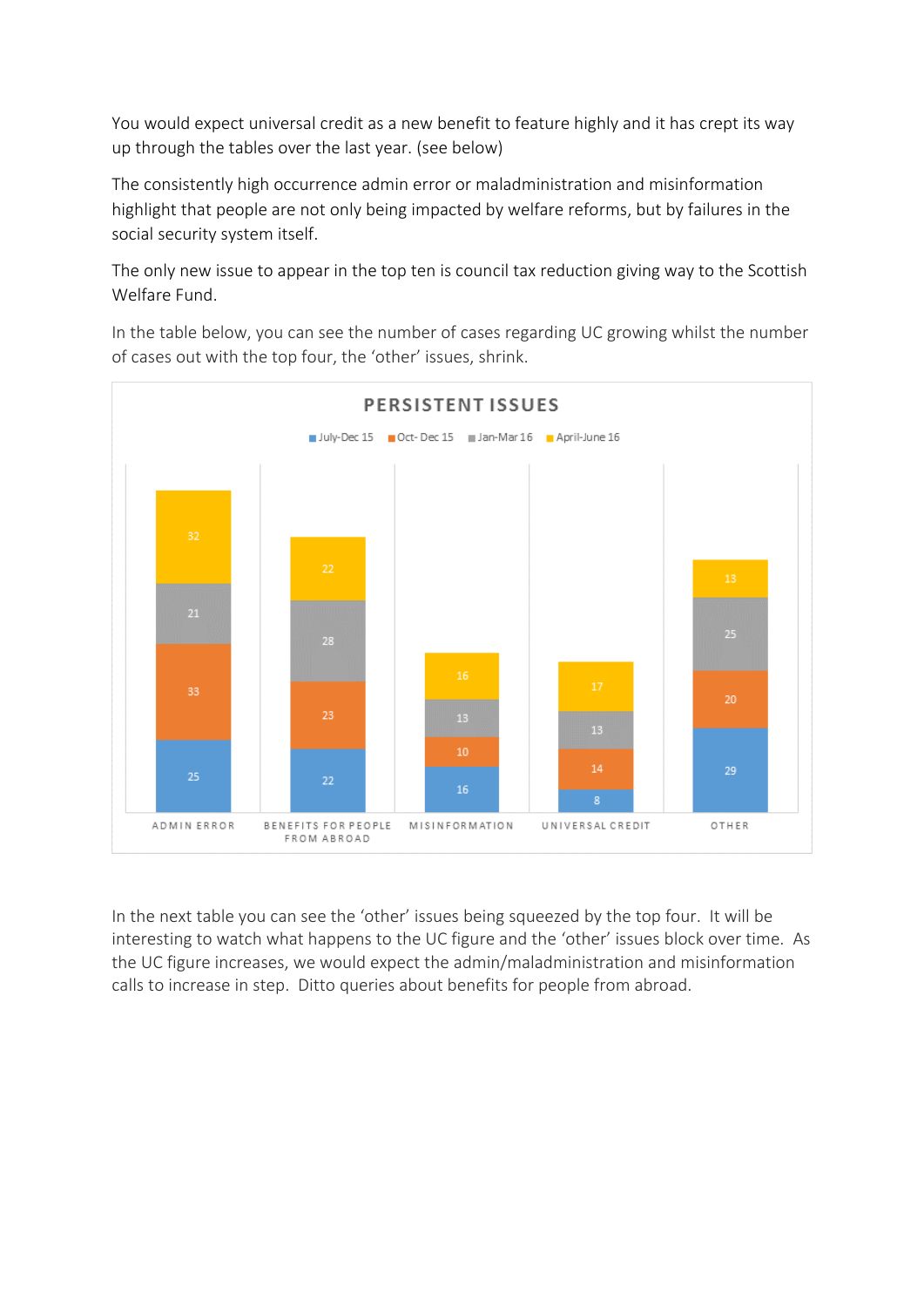

# <span id="page-6-0"></span>Top ten issues in more detail

# <span id="page-6-1"></span>Administrative error or maladministration

This has consistently been the biggest issue emerging through the Early Warning System findings and often overlaps with other issues, for example there are a number of administrative problems referred to in the section on universal credit. Common issues that may not be highlighted in other sections include:

- Entitlement to benefits being incorrectly refused
- Agencies not acting, or delaying acting on information provided
- Payments of benefit stopping without the correct procedures being followed.

Couple who were receiving disability living allowance (DLA) and personal independence payment (PIP) were incorrectly refused housing benefit (HB) and council tax reduction (CTR) as their income was too high after a non-dependant deduction was incorrectly applied. #8645

Client notified the Pension Service twice that her husband had been assessed in hospital as needing to go permanently into care and would not be returning home but they are continuing to treat them as a couple for pension credit. This is causing problem for the local authority's charging procedures as it is difficult for them to separate his income from hers. #8775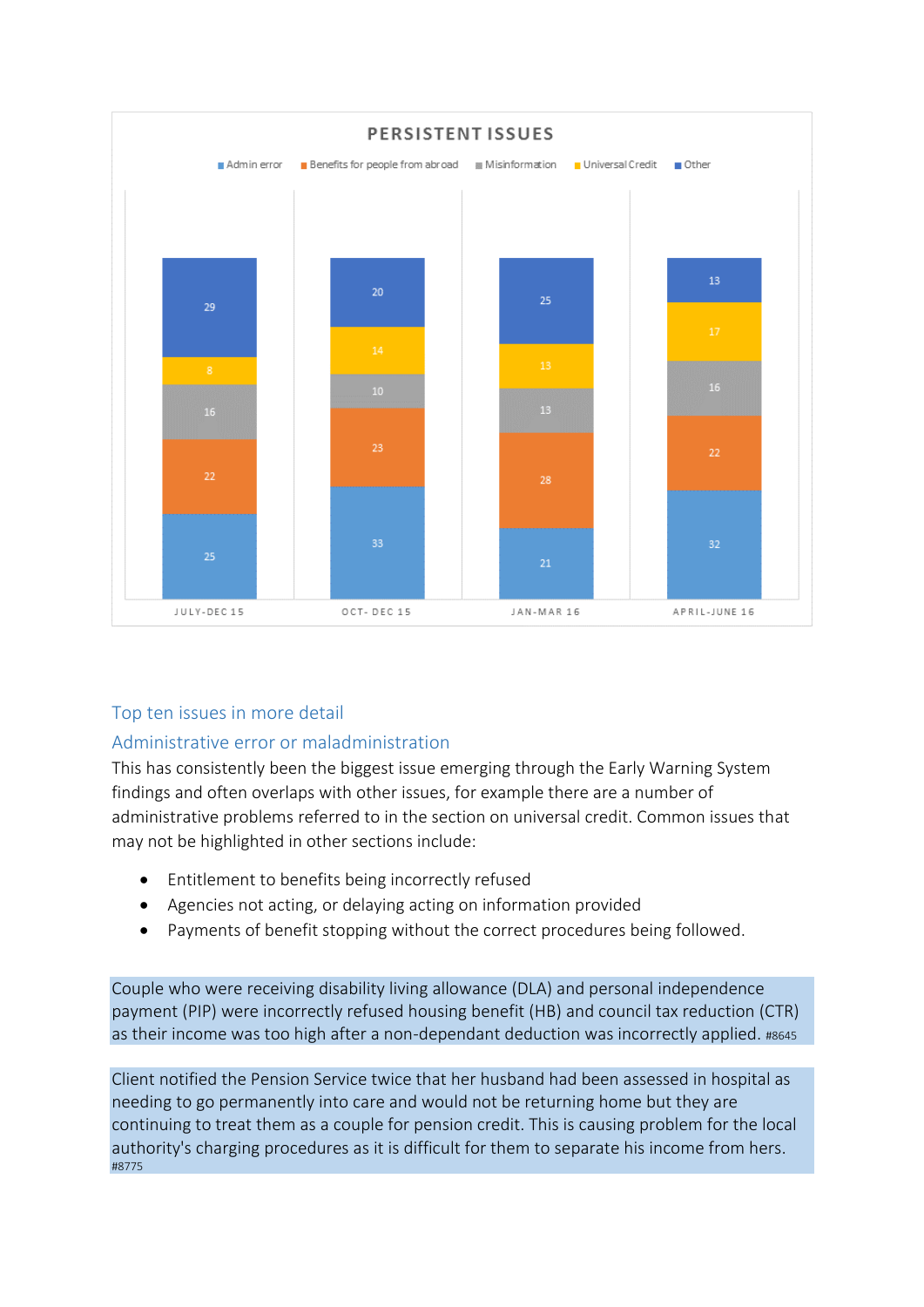Client received a letter advising that his claim would be cancelled if he did not provide information requested with 10 days. The correct time limit is a month and in which case the claim should be suspended not 'cancelled.' #8646

# <span id="page-7-0"></span>Benefits for people from abroad

Because this is a particularly complex area of the social security system it is accountable for a high proportion of calls to CPAG's second tier advice line for frontline advisers and support workers. This is reflected in the number of cases added to the EWS. Since 2014 there have been a number of changes regarding benefit entitlement for people coming from abroad. These were primarily intended to restrict access for EU migrants who were not in work, but have also, to a lesser extent, impacted on British nationals returning to the UK from abroad. Increasingly we see cases regarding migrants who are unable to establish entitlement to benefit, many of whom have children and have nowhere else to turn.

Issues arising this quarter include:

- EU nationals who should have an entitlement to benefits being incorrectly refused
- EU nationals who have no right to reside or difficulty establishing a right to reside that would entitle them to benefits
- The genuine prospect of work (GPOW) test continuing to be incorrectly applied to people who have an alternative right to reside that would allow them to continue receiving JSA
- Restrictions on entitlement for EU nationals continuing to disproportionally affect people affected by domestic abuse
- Long delays in processing applications for benefit by EU nationals

EU national lone parent with four children had her HB and income support (IS) stopped on the basis that she does not have a right to reside when in fact it appears she should have the right to reside as the primary carer of children of an EU worker in education. #8587

EU national who has been living in the UK for eight years had his jobseeker's allowance (JSA) stopped. He recently received a letter advising that he had as much money or more money than the law said he needed to live on, stating the amount £0.00. There was no mention of the GPOW test. The adviser queried the letter with DWP on several occasions and was told 1. it was either a GPOW or uprating issue

2. the client had been scheduled for a GPOW assessment but his benefit had ended as three months was the maximum amount available to jobseekers. He would need to book the assessment himself at the local Jobcentre.

3. The GPOW assessment had been scheduled and he would receive written notifications in the post. He then received a letter notifying him of the GPOW with no explanation as to what this entailed.

Client has been placed in a B&B temporary accommodation by the local authority and is accruing considerable rent arrears as he has no income. #8861a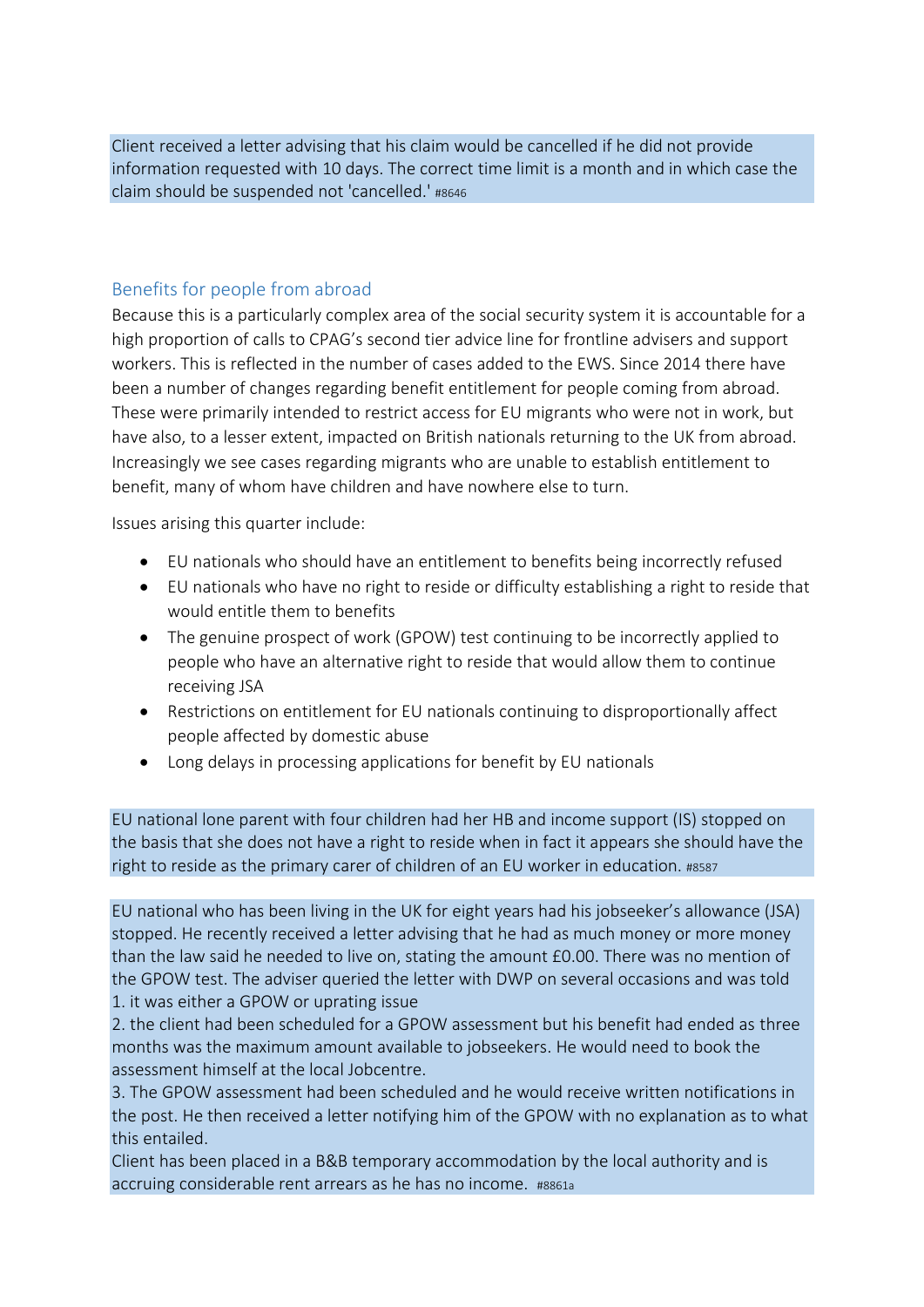#### EU national was told that it could be 26 weeks before her claim for CB would be processed # 8390

# <span id="page-8-0"></span>Universal credit

# Predicted impacts of UC

As universal credit rolls out across Scotland we are seeing some the impacts that were anticipated coming to light, for example: hardship caused by the six week wait for the first payment or because there has been a change in circumstances during the monthly assessment period, reducing entitlement for the whole period between payments. We are seeing some people who are better off on UC, but only marginally so, whereas the people who are worse off on UC are considerably so.

Client aged 25 who works 25 hours a week for £177 net will be £25 a week better off on UC and will be entitled to a small CTR. Previously he had no entitlement to HB or CTR. #8749

Couple who are planning to move in together will be £70 a week worse off on UC than they would be if they continued to receive legacy benefits because of the loss of disability premiums and the restriction preventing the carer element and limited capability for work element being awarded at the same time. #8513

#### Administration of UC causing unnecessary hardship

In addition to the predicted impacts, we have gathered a number of cases highlighting problems that have arisen as a result of the way that universal credit is being administered:

- Multiple third party deductions from UC causing claimants hardship
- Clients finding it extremely difficult or impossible to claim contributory benefits
- Clients in live service areas being incorrectly advised to claim UC
- Inconsistency amongst work coaches in relation to work related requirements pending work capability assessment
- Housing costs not included in UC awards

Client is having deductions taken from her UC for rent arrears and the water and sewerage charge leaving her with £171.65 a month. The adviser tried to request that the deductions be lowered but has ended up toing and froing between the local authority, Jobcentre Plus and the Universal Credit Service Centre. In addition the client has been waiting for a work capability assessment for over five months. #8767

Client in full service UC area tried to initiate a claim for contributory employment and support allowance (ESA) through an online claim for UC but it asked her to provide her partner's income details and he refused to provide them. Contributory ESA is not means-tested and therefore it should not be necessary to provide income details. #8539

Client in a live service area who wanted to claim ESA was incorrectly advised that she must claim UC #8993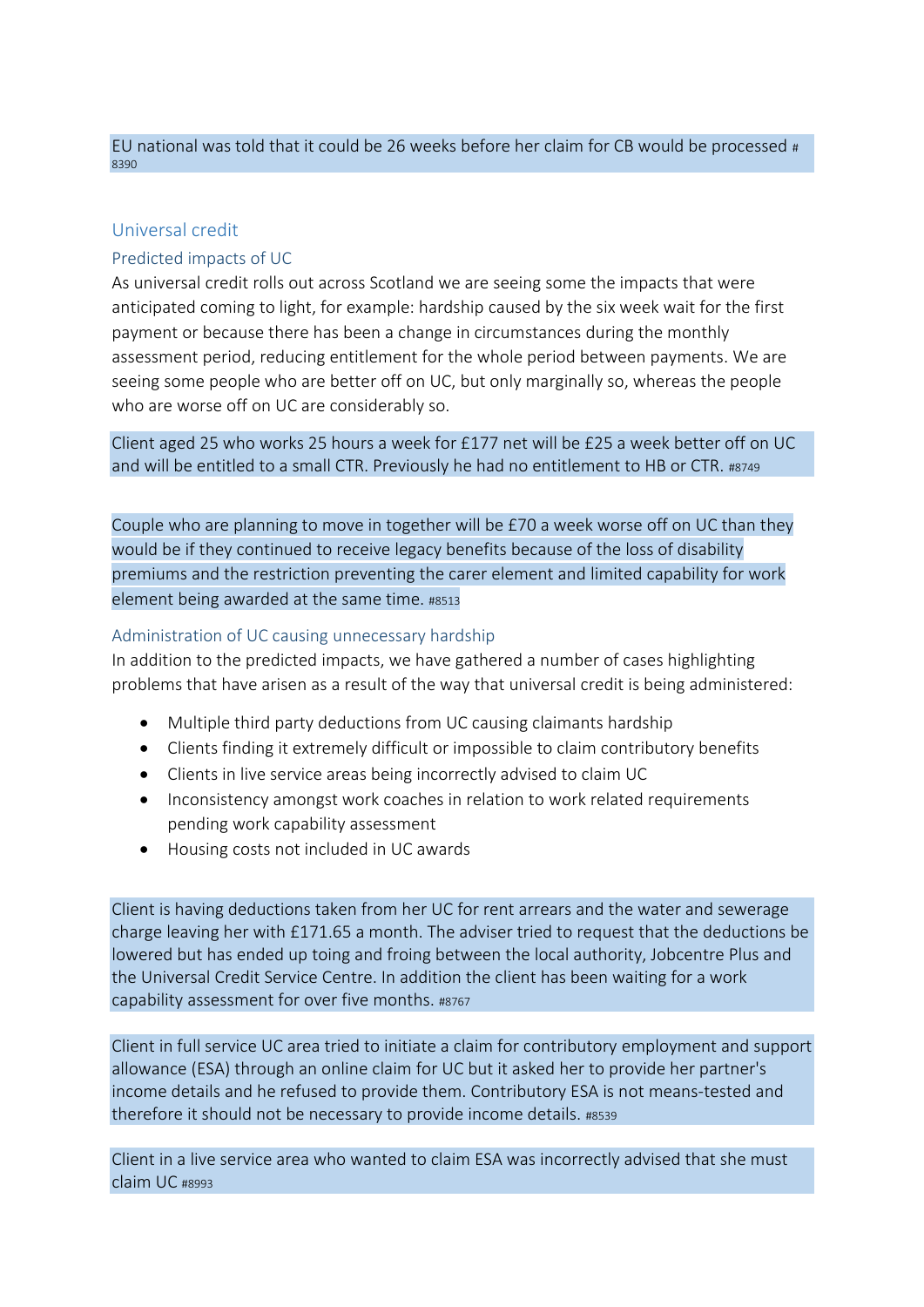Client was threatened with eviction because housing costs were not included in her UC award for over three months after she moved from a full service area to a live service area. The DWP kept saying that they were trying to establish whether or not her new postcode could be included in their system, but that they could not pay housing costs in the meantime. Housing costs were eventually included in her award but she is still waiting payment for the months when it was not. #8652

#### Interaction with ESA pending mandatory reconsideration in a UC full service area

You cannot be paid ESA while you are waiting for the outcome of a mandatory reconsideration. During this period you can claim JSA, or UC if you are in a UC full service area. The implication of claiming UC during this period is that even if the outcome of the mandatory reconsideration, or subsequent appeal, is successful, you will remain on UC, with the relevant limited capability for work/work related activity element included in your award. As there are no disability premiums payable with UC, someone in this situation could be worse off by almost £80 a week than they would be if they were awarded ESA. If you do not claim UC pending the outcome of the mandatory reconsideration, ESA should be paid if the outcome is successful or pending an appeal.

Case studies show that clients are not aware of the implications of claiming UC and that DWP do not fully understand when someone should be paid UC or ESA.

Client was told that he had failed the work capability assessment for ESA over the phone and advised to claim UC pending mandatory reconsideration, however he was not told that once he claimed UC that he would not simply return to ESA following the mandatory reconsideration. #9262

Jobcentre Plus mistakenly advised a client who won his appeal for ESA that he must claim UC now even though he had not claimed UC pending mandatory reconsideration or appeal. #9300

#### <span id="page-9-0"></span>Misinformation

Case studies about misinformation consistently appear in the top ten issues emerging through the EWS. The most common issues are:

- Clients are incorrectly advised that they are not entitled to a benefit and in some cases are told they cannot submit a claim. This is especially an issue for students.
- Clients are advised to claim the wrong benefit

One family that the adviser supports were in receipt of DLA at medium rate care for their son. When they applied to get the disabled child element of CTC they were told they were ineligible. Fortunately they contacted the helpline again and were successful. #Mii134

Student in receipt of PIP tried to claim income related ESA but was told that she does not qualify as her income is too high, but it would not be if she had the LCW or LCWRA component added to her allowance. DWP should not have refused to accept her claim. #8418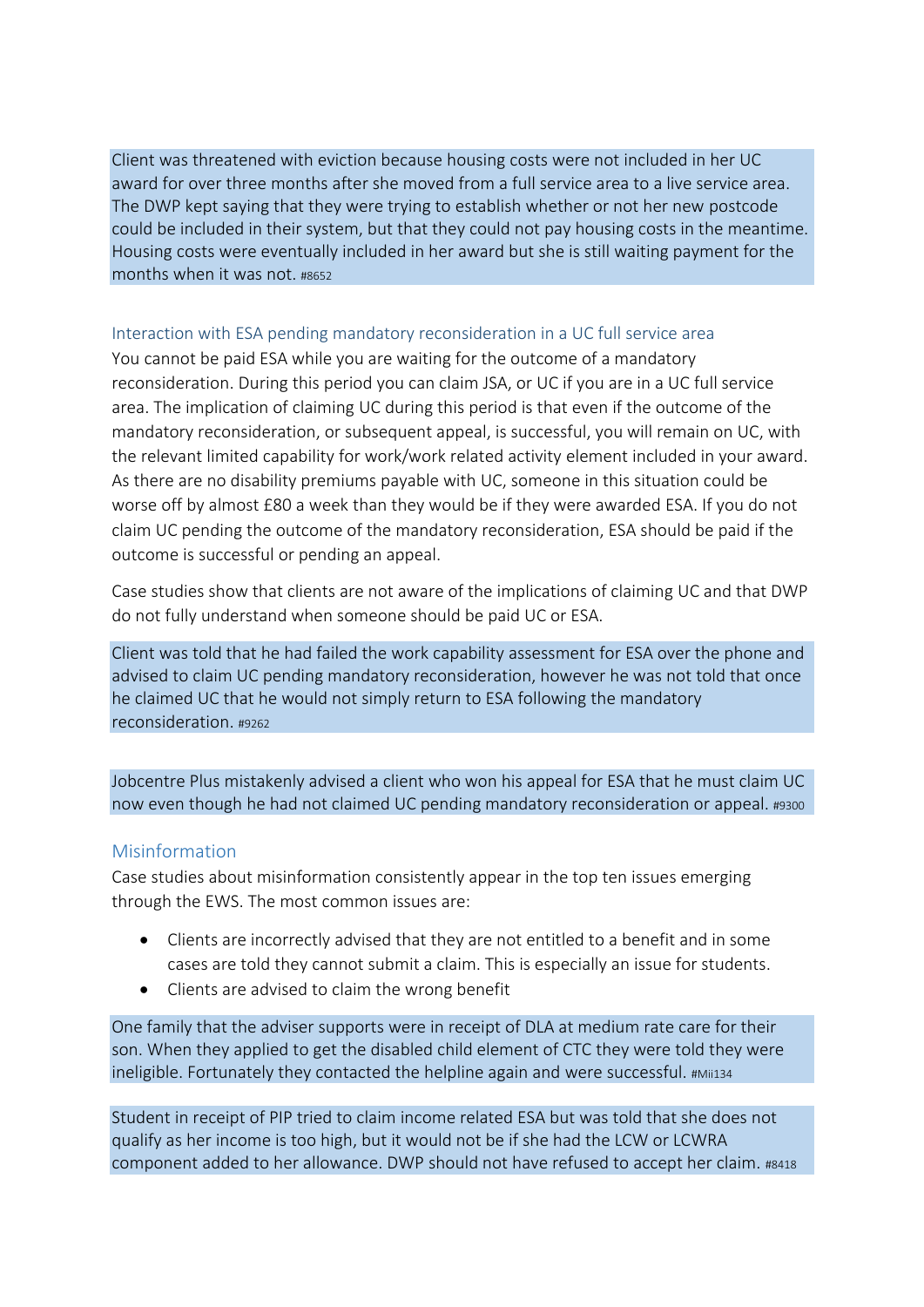# <span id="page-10-0"></span>Employment and support allowance (ESA)

# Income-related ESA and premiums not included in awards

Contributory ESA can be paid to people who have made sufficient National Insurance contributions in the past or to people who have migrated to ESA from incapacity benefit. In common with other ESA claimants, entitlement to contributory ESA stops after a year unless you have been placed in the support group. Income-related ESA is paid to people on a low income and can be paid to top up contributory ESA if you have a low income. It can included an extra amount, a 'premium' if you are in the support group or also receive a disability benefit.

The EWS has gathered a significant number of cases highlighting:

- ESA claimants being underpaid ESA sometimes for years, because entitlement to income-related ESA has not been calculated and only contributory ESA is being paid – both on migration from incapacity benefit and new claims.
- Premiums not being included in awards of ESA

Client was not assessed for income-related ESA when she migrated from incapacity benefit and so has not had the enhanced disability premium or the severe disability premium included in her award for the past seven years. #8942

# New rules regarding repeat claims causing hardship

Since 30<sup>th</sup> March 2015 a person making a repeat claim for ESA who has already been found 'fit to work' will only be paid ESA pending their work capability assessment if they can provide evidence to suggest that their condition has substantially deteriorated or they have a new health condition. As a result we are seeing:

- People who wish to make a repeat claim for ESA being left without income for months
- DWP staff advising claimants to make repeat claims for ESA who will not be paid pending a new work capability assessment.

Client has been left without any income for months. They failed to attend a work capability assessment, claimed JSA, but then submitted a repeat claim for ESA. The JSA claim stopped after the repeat ESA claim was submitted, but the client was told they must provide evidence of a new or significantly worsened condition. ESA have said that they will not assess his limited capability for work. Adviser has seen three people in similar circumstances in the last week, two of whom were advised to claim ESA again by their Jobcentre advisers. #9043

# Excessive delays for work capability assessments

Excessive delays are a major inconvenience for people making their first claim as they will only be paid at the assessment rate of ESA and will not have additional amounts for limited capability for work/work related activity added until they have undergone a work capability assessment. But for those who are making a repeat claim for ESA, excessive delays could mean months without any or a severely diminished income.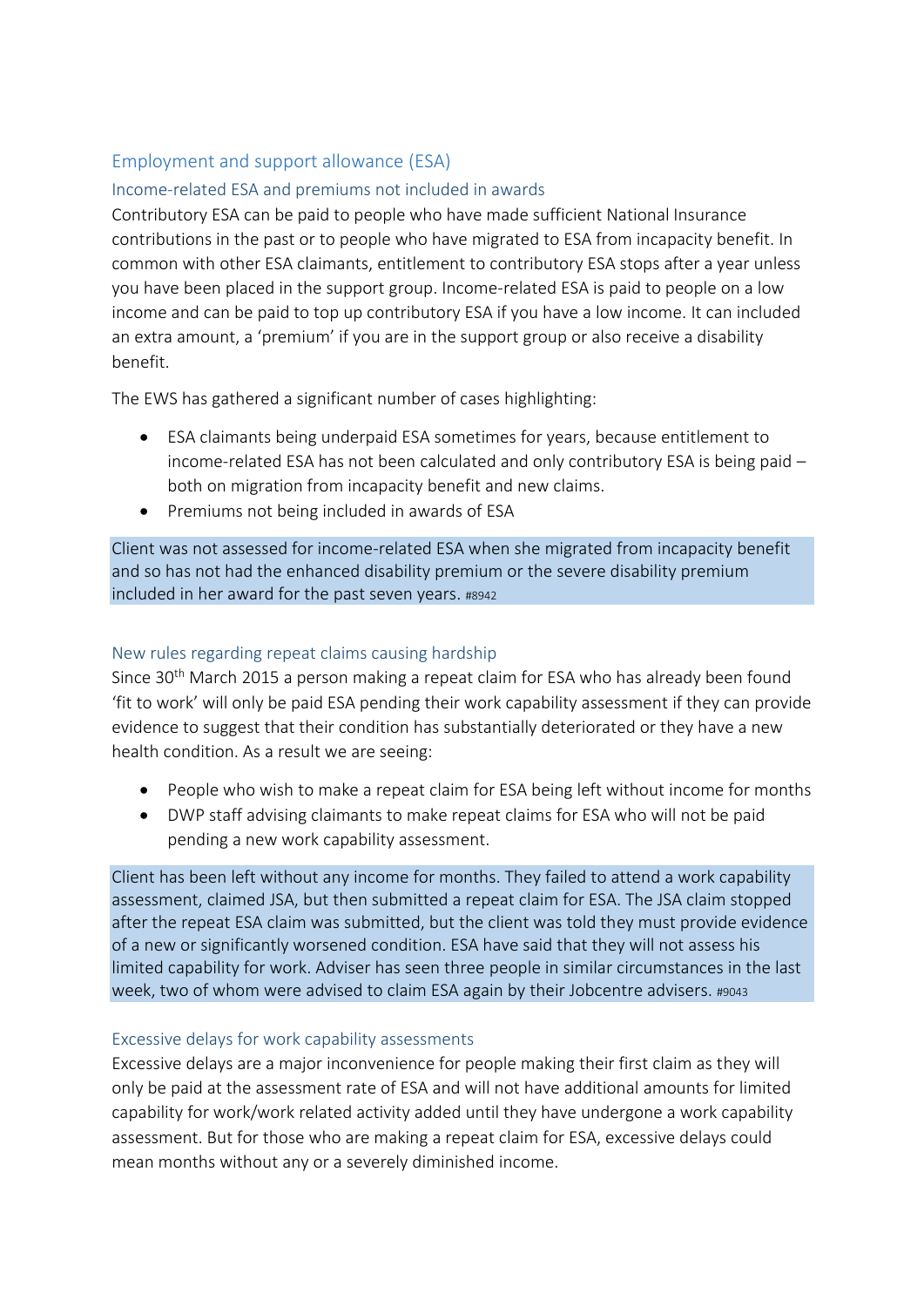Client had been waiting for a work capability assessment for nine months when he passed away without entitlement to a component having been assessed. #8853

# <span id="page-11-0"></span>Tax credits

All of the cases gathered in relation to tax credits this quarter do not relate to reforms, but to issues with HMRC administration:

- Continuing to see lone parents having their tax credits stopped because Concentrix believe there is an undisclosed partner living in the household
- HMRC stating that decisions are not appealable when they should be
- HMRC treating disputes as mandatory reconsiderations and refusing to accept them

Client has received a letter from HMRC asking him to prove that no one else was living with him. His wife moved back in with her parents last year but didn't change her address for correspondence and they still held a joint bank account. She has just moved back in to help look after their disabled children. There was no reason for them to lie as they lost out on working tax credit (WTC) as a result of wife not living there. #8960

Vulnerable disabled client was receiving the disabled worker element in his WTC claim until HMRC incorrectly decided that he was no longer entitled to the disabled worker element, stopped his WTC, asked him to repay £780 and told him this was not a decision he could appeal against. The situation was eventually resolved after the adviser made numerous phone calls ad was eventually passed to the 'extra support' team because the client was at risk of suicide. #9012

# <span id="page-11-1"></span>Overpayment recovery

Increasingly we are seeing the cases in relation to the DWP seeking the maximum level of deduction from a benefit for an overpayment which is causing some clients severe financial hardship when coupled with deductions from other benefits and payments towards arrears:

Client is left with £24.55 income-related ESA a week to live on after deductions for overpayments and payments towards arrears.

- £29.60 deducted from £73.10 income-related ESA (maximum deduction allowed where someone has committed fraud)

- £11.10 deducted from HB for overpayment

- £5 a week voluntary payment towards rent arrears to prevent eviction proceedings being raised

- £2.65 a week to sheriff officers for council tax arrears #9253

# <span id="page-11-2"></span>Claimant commitment and sanctions

The number of cases regarding sanctions has fallen in line with the reduction of the number of sanctions being applied, however we are still seeing: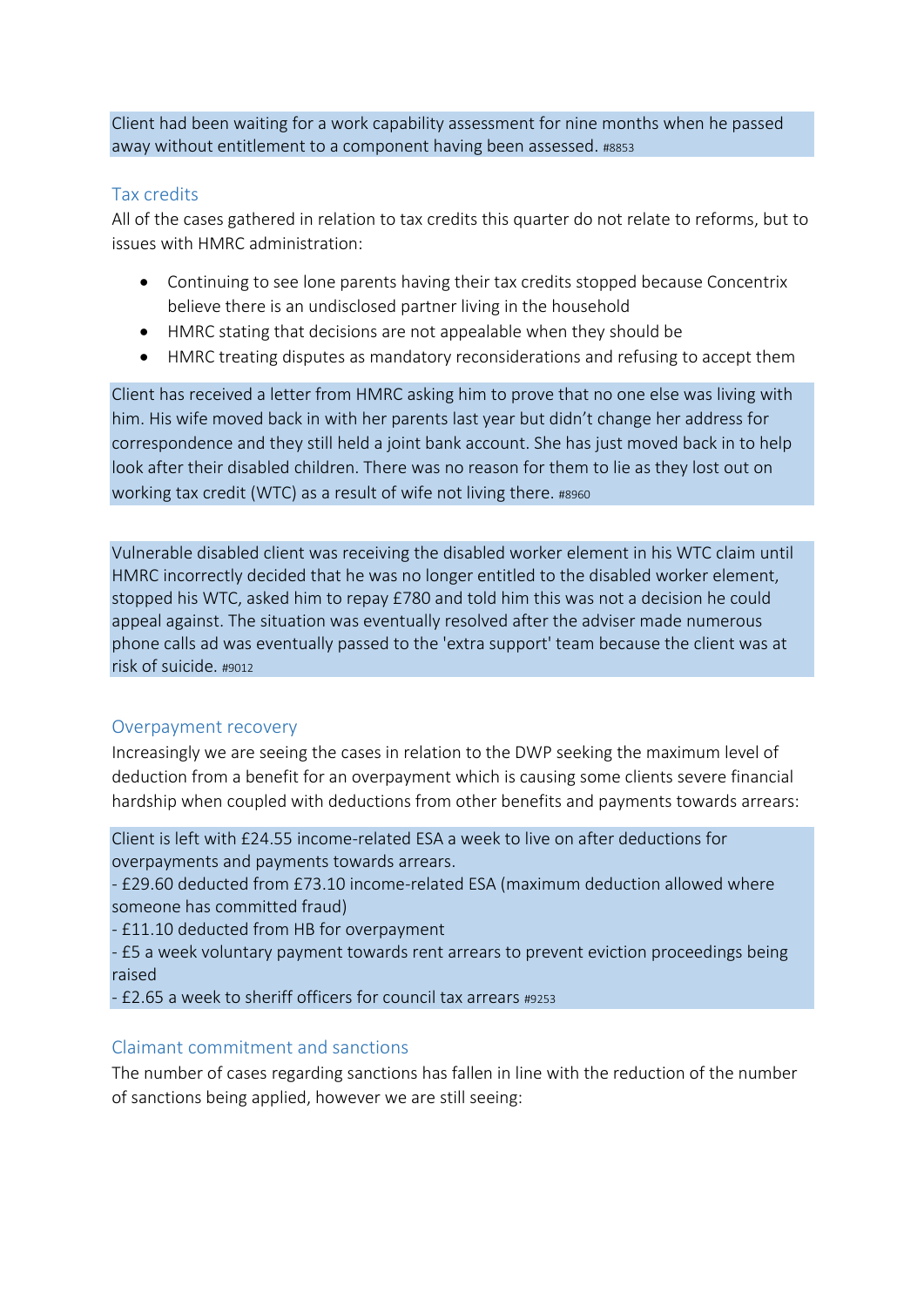- Clients having their benefit suspended pending a decision on whether they should be sanctioned, leaving them in limbo as there is no right of appeal until a decision is made
- Poor communication between work providers and DWP leading to delays in getting sanction lifted
- Majority of sanctions case studies include people with mental health problems struggling to meet conditionality, often after they have failed the work capability test and been refused ESA.

Client with significant mental health problems received a letter telling him that payment of his JSA is being withheld until he makes contact with his local Jobcentre as he had not logged onto Universal Jobmatch sufficiently in the previous two weeks. Client's iPad broke and he had no easy alternative access to internet as he lives in a very rural area. #8585

Lone parent of four children had to attend a foodbank and had a major loss of income over the Christmas period because she was sanctioned for failing to attend a work programme appointment because one of her children was rushed to hospital. Client spent two months chasing the WP09 form that the work programme provider could send to the Jobcentre to get the sanction lifted because the work programme provider. #Mii127

Claimant with mental health problems (including memory problems, anxiety and chaotic lifestyle) has been sanctioned twice for failure to attend Jobcentre Plus (for four weeks and 13 weeks respectively). The first sanction occurred because the client thought she did not have to attend because it was a bank holiday, the second sanction because she did not realise she had to sign on during the sanction period. The client was claiming JSA having failed the work capability assessment for ESA. #8433

# <span id="page-12-0"></span>Personal independence payment (PIP)

The common issues emerging regarding PIP are:

- Ongoing issue of medical assessment providers refusing to provide medicals at a venue suitable for the client's needs
- DLA recipients losing their mobility car when they are assessed for PIP and it is either not awarded, or awarded at a lower rate
- Difficulty obtaining evidence to submit with a PIP claim or request for mandatory reconsideration.

Client with mental health problems is having difficulty getting ATOS to agree to a PIP assessment at a local centre or home visit in Falkirk – they keep sending him appointments in Edinburgh. Adviser has sent a letter from a psychiatrist about client's difficulties with public transport and spoken to DWP who suggested requesting home visit from ATOS but their reply was just another date for Edinburgh appointment. #9148

Client bought his Motability car after he lost entitlement on transfer from DLA to PIP. He was later awarded PIP on appeal and became entitled to a Motability vehicle again. Motability